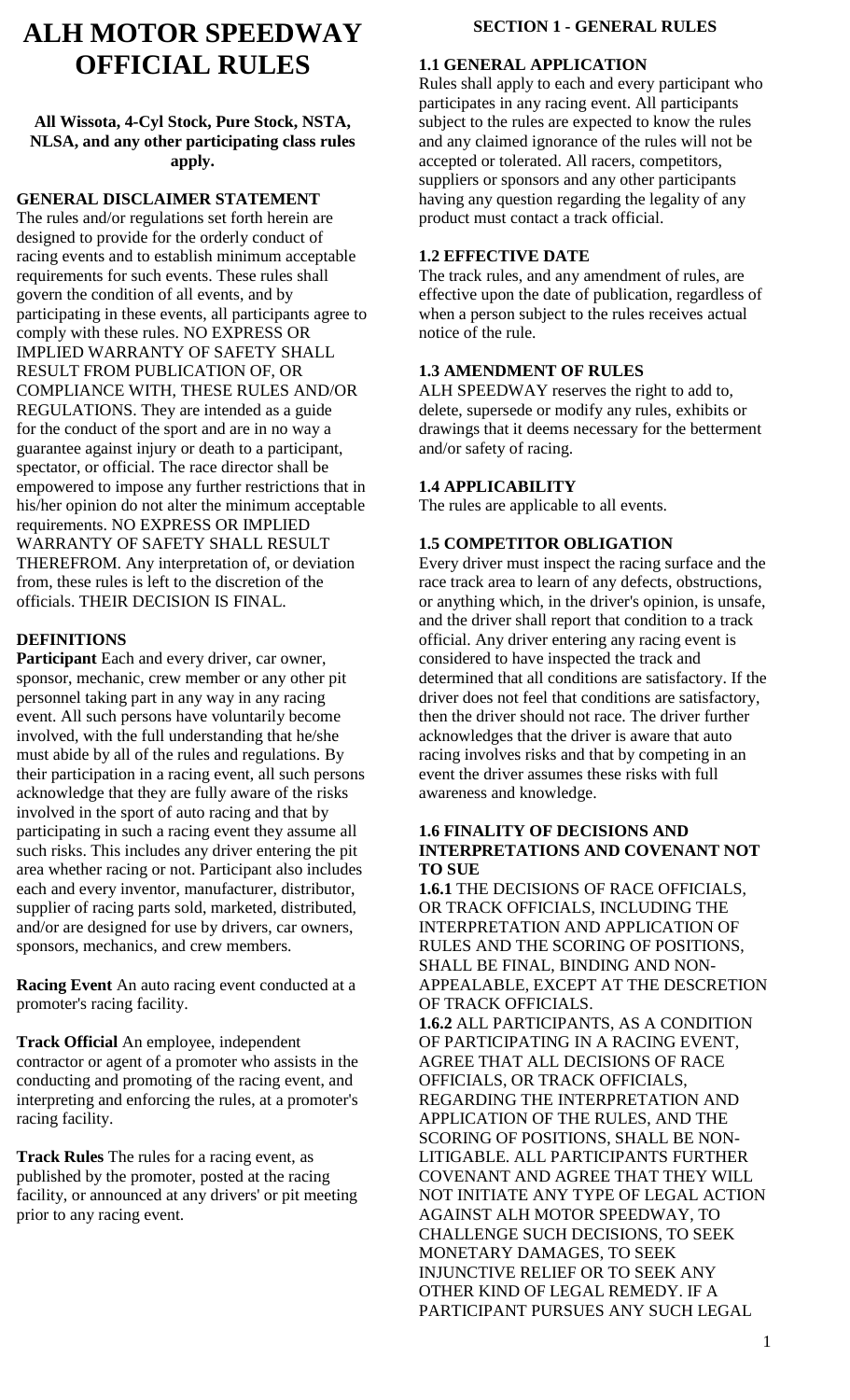ACTION WHICH VIOLATES THIS PROVISION, THEN THE PARTICIPANT EXPRESSLY AGREES TO REIMBURSE ALH MOTOR SPEEDWAY, FOR ALL OF ITS ATTORNEY'S FEES AND COSTS IN DEFENDING AGAINST SUCH LEGAL ACTION.

## **1.7 VIOLATION OF SPIRIT AND INTENT OF RULES & UNSPORTSMANLIKE CONDUCT**

Any participant who defies or violates the intent or spirit of the rules shall be considered to have engaged in unsportsmanlike conduct and shall be dealt with by track officials. Unsportsmanlike conduct/fighting will result in a 30 day suspension, loss of all points, and one year probation. Second violation while still on probation shall result in an additional one year suspension. Any unsportsmanlike conduct is a non-appealable offense.

# **1.8 RESERVED PARTICIPATION RIGHT**

The track promoter reserves the right to refuse to accept the entry of any car or participant. Furthermore, the track promoter, reserves the right to revoke or cancel any entry, or any participant's claimed right to be on the track premises, if it is felt or determined that a participant's presence or conduct is not in the best interest of the sport of auto racing, the other competitors, the spectators, track management and/or employees.

# **1.9 CONDUCT**

**1.9.1 Driver Responsibility** The driver is responsible for the actions of his pit crew in all respects. The driver shall be the sole spokesperson for his/her car owner and pit crew in any and all matters, and must talk with the track official in charge regarding their conduct or behaviour.

**1.9.2 Assault/Abuse of Officials/Participants and minor unsportsmanlike actions** No participant shall engage in improper behaviour on or off the track, in or out of the race car, nor shall he or she subject any official, track official, track employee, sponsor, or participant to any abusive or improper language at any time. Any driver who gets out of his/her race car, or any participant who verbally assaults or threatens any official, track official, track employee, sponsor or another participant may be suspended for up to two weeks from the date of infraction, and may lose all points. Loss of points are at the discretion of the track officials and based on the severity of the violation. Any violation of this rule is a non-appealable offense.

**1.9.3 Alcoholic Beverages** Consumption of beer or alcoholic beverages in the pit area, or being under the influence of beer or alcoholic beverages in the pit area, is prohibited until the entire program for all divisions is completed. If a participant is caught consuming alcoholic beverages in the pit area, or is deemed to be under the influence of alcoholic beverages in the pit area, before the entire program for all divisions is completed, he/she shall be immediately ejected from the race track premises and shall be subject to a 90-day suspension.

## **1.10 DRUG POLICY**

**1.10.1 Illegal Drugs Definition** Illegal drugs are those substances or drug substances defined and prohibited by provincial and/or federal laws. **1.10.2 General Prohibition** Possession or use of illegal drugs or drug substances, as defined above, is prohibited in any form, by any participant at the track, either on the race track grounds or in any area considered to be used in the operation of the race track, such as parking lots or leased properties. **1.10.3 Participant** A participant is as defined in the definitions in this rule book. All such participants are considered to be responsible for their personal conduct.

#### **1.10.4 Specific Prohibition, Violations and Penalties** Any person who is:

**1.10.4.1** found to be in possession of, or under the influence of, any illegal drug or drug substance on the race track property; or

**1.10.4.2** arrested by duly constituted authorities and charged with possession and/or use of illegal drugs or drug substances, regardless of whether the offense occurred on or off the race track property; or

**1.10.4.3** formally charged by a court of law with any illegal drug violation, regardless of whether the offense occurred on or off the race track property, **1.10.4.4** SHALL BE SUBJECT TO THE FOLLOWING PENALTIES:

**1.10.4.5** Suspension from competition and eviction from the track, and denial of further entry to track events for a period to be determined by track officials.

**1.10.4.6** Any participant who is formally charged by a court of law with an illegal drug violation, regardless of the level of the offense, upon the track being so advised, shall be suspended from all forms of participation at the track until such time as the charges are fully adjudicated through the legal process.

**1.10.4.7** Any participant convicted of an illegal drug violation, regardless of the level of the offense, by a court of law shall be prohibited from taking part in any track event for a minimum period of one (1) year from the date of conviction.

**1.10.4.8** In addition, during any suspension imposed above, all point fund money, including all contingency awards, shall be held by the track pending adjudication of the charges and shall be forfeited if the participant is convicted of the charges.

**1.10.5 Appeal and Hearing** Any participant suspended for violation of these drug policy rules will be granted a formal appeal hearing by a panel designated by the track officials, provided the suspended participant requests such a hearing, to the track in writing, within fourteen (14) calendar days of the date of suspension. It is the responsibility of the suspended participant to make such a request for a hearing.

**1.10.6 Reinstatements** A participant suspended for violation of these drug policy rules, EXCEPT IN THE CASE OF PERSONS CHARGED WITH SELLING DRUGS,